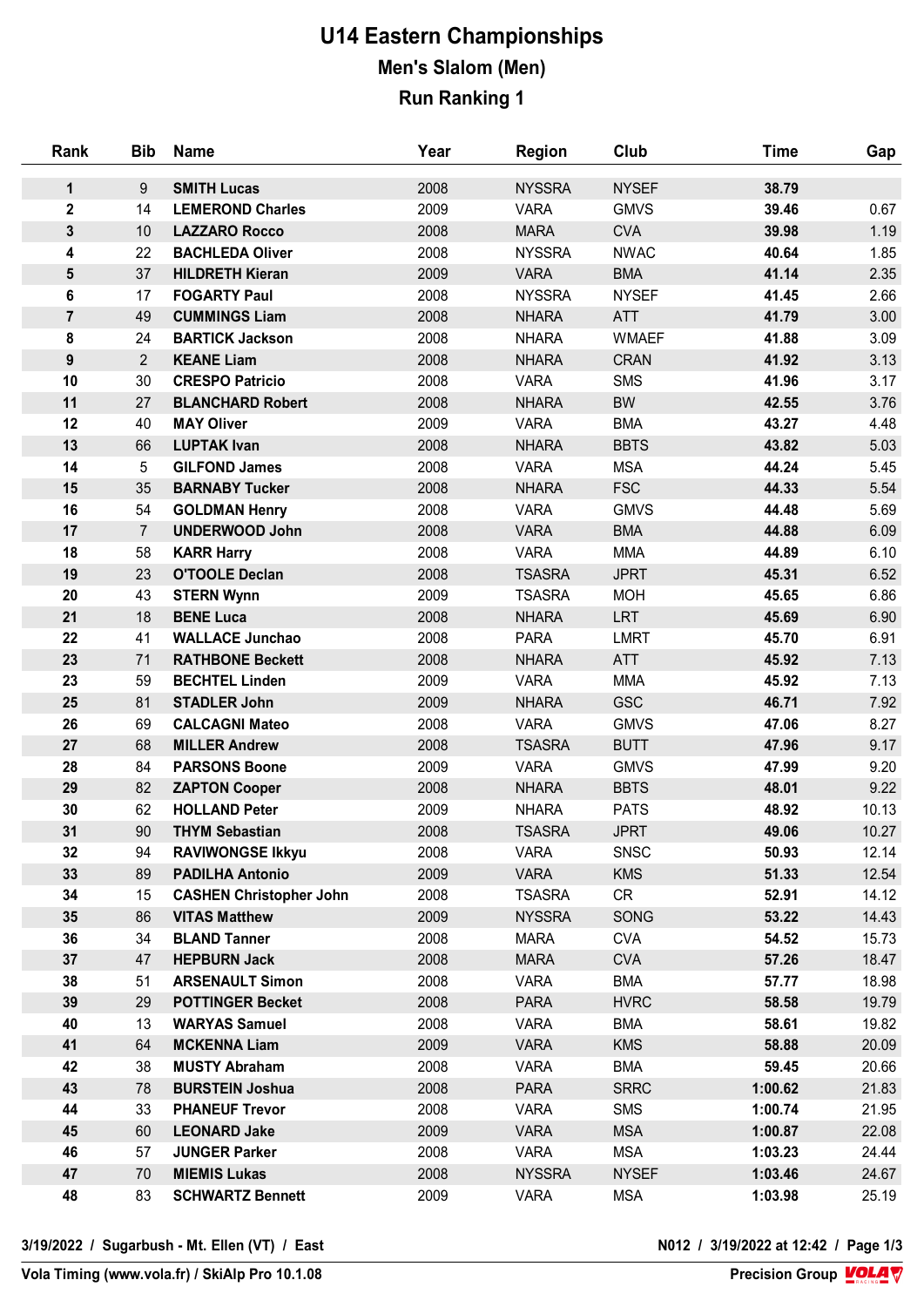## **U14 Eastern Championships Men's Slalom (Men) Run Ranking 1**

| Rank                | <b>Bib</b>   | <b>Name</b>              | Year | <b>Region</b> | Club         | <b>Time</b> | Gap     |
|---------------------|--------------|--------------------------|------|---------------|--------------|-------------|---------|
| 49                  | 65           | <b>REYNOLDS Thomas</b>   | 2009 | <b>NYSSRA</b> | <b>NYSEF</b> | 1:06.84     | 28.05   |
| 50                  | 42           | <b>SULLIVAN Gavin</b>    | 2009 | <b>VARA</b>   | <b>PICO</b>  | 1:06.92     | 28.13   |
| 51                  | $\mathbf{1}$ | <b>MAGUIRE Matthew</b>   | 2008 | <b>NJSRA</b>  | <b>MPRC</b>  | 1:07.83     | 29.04   |
| 52                  | 36           | <b>LEBLANC Caedmon</b>   | 2008 | <b>VARA</b>   | <b>GMVS</b>  | 1:08.96     | 30.17   |
| 53                  | 61           | <b>BURSTEIN Zachary</b>  | 2008 | <b>PARA</b>   | <b>SRRC</b>  | 1:13.65     | 34.86   |
| 54                  | 26           | <b>OSMAN Emil</b>        | 2009 | <b>NJSRA</b>  | <b>MPRC</b>  | 1:42.79     | 1:04.00 |
| Did Not Finish (30) |              |                          |      |               |              |             |         |
|                     | 3            | <b>VASSAR Cody</b>       | 2008 | <b>TSASRA</b> | <b>BEST</b>  |             |         |
|                     | 4            | <b>TOMS Asa</b>          | 2008 | <b>NHARA</b>  | <b>FSC</b>   |             |         |
|                     | 6            | <b>MCCLELLAN Max</b>     | 2008 | <b>VARA</b>   | <b>KMS</b>   |             |         |
|                     | 8            | <b>FRIEDRICH Curt</b>    | 2008 | <b>PARA</b>   | <b>BMRT</b>  |             |         |
|                     | 11           | <b>MANSEAU Caedon</b>    | 2008 | <b>NHARA</b>  | <b>FSC</b>   |             |         |
|                     | 12           | <b>MONTGOMERY Hudson</b> | 2008 | <b>NYSSRA</b> | <b>WMR</b>   |             |         |
|                     | 19           | <b>SCHREIBER Collin</b>  | 2008 | <b>PARA</b>   | <b>BMRT</b>  |             |         |
|                     | 20           | <b>GEREW Jack</b>        | 2008 | <b>NYSSRA</b> | <b>BMRC</b>  |             |         |
|                     | 21           | <b>VILLIERE Cooper</b>   | 2008 | <b>NYSSRA</b> | <b>NYSEF</b> |             |         |
|                     | 25           | <b>MEZZETTI Michael</b>  | 2008 | <b>NYSSRA</b> | <b>NYSEF</b> |             |         |
|                     | 28           | <b>OKIE Vanuel</b>       | 2008 | <b>VARA</b>   | <b>SMS</b>   |             |         |
|                     | 32           | <b>PERLMAN Caleb</b>     | 2008 | <b>NHARA</b>  | <b>FSC</b>   |             |         |
|                     | 44           | <b>CRIVELLI Lucas</b>    | 2008 | <b>TSASRA</b> | <b>TRRT</b>  |             |         |
|                     | 48           | <b>MCILVAIN Gavin</b>    | 2008 | <b>NYSSRA</b> | LAB          |             |         |
|                     | 50           | <b>PLACHOWICZ Luke</b>   | 2008 | <b>NHARA</b>  | ABN          |             |         |
|                     | 52           | <b>OLIVIERO Jacob</b>    | 2008 | <b>NHARA</b>  | <b>CMCC</b>  |             |         |
|                     | 53           | <b>CONNORS Scott</b>     | 2008 | <b>NHARA</b>  | <b>RMS</b>   |             |         |
|                     | 55           | <b>FREEMANTLE Aaron</b>  | 2008 | <b>NYSSRA</b> | <b>GREEK</b> |             |         |
|                     | 56           | <b>WINNOWICZ Adam</b>    | 2008 | <b>NYSSRA</b> | LAB          |             |         |
|                     | 67           | <b>WHIPPLE Oliver</b>    | 2008 | <b>MARA</b>   | <b>CVA</b>   |             |         |
|                     | 72           | <b>NEEL Charlie</b>      | 2008 | <b>NHARA</b>  | <b>BBTS</b>  |             |         |
|                     | 73           | PABST Jayden             | 2008 | <b>MARA</b>   | <b>GACP</b>  |             |         |
|                     | 74           | <b>CHENEY Carson</b>     | 2009 | <b>NYSSRA</b> | <b>WMR</b>   |             |         |
|                     | 75           | <b>FRANKEL Ean</b>       | 2008 | <b>VARA</b>   | <b>SMS</b>   |             |         |
|                     | 76           | <b>KOWALONEK Joel</b>    | 2008 | <b>VARA</b>   | <b>PICO</b>  |             |         |
|                     | 79           | <b>WEISS William</b>     | 2008 | <b>NHARA</b>  | <b>PATS</b>  |             |         |
|                     | 80           | <b>KIRBY Oliver</b>      | 2008 | <b>TSASRA</b> | <b>BSQ</b>   |             |         |
|                     | 87           | <b>CULLMANN Rory</b>     | 2009 | <b>NYSSRA</b> | <b>WIND</b>  |             |         |
|                     | 91           | <b>MANNING Jacob</b>     | 2009 | <b>VARA</b>   | <b>KMS</b>   |             |         |
|                     | 92           | <b>KASOFSKY Benjamin</b> | 2008 | <b>PARA</b>   | <b>SRRC</b>  |             |         |
| Disqualified (10)   |              |                          |      |               |              |             |         |
|                     | 16           | <b>SOURBEER Lucas</b>    | 2009 | <b>VARA</b>   | <b>BMA</b>   |             |         |
|                     | 31           | <b>WILLS Jasper</b>      | 2008 | <b>TSASRA</b> | <b>SUND</b>  |             |         |
|                     | 39           | <b>SPITZ Max</b>         | 2008 | <b>NYSSRA</b> | <b>HHRT</b>  |             |         |
|                     | 45           | <b>WALKER Chase</b>      | 2008 | <b>VARA</b>   | <b>GMVS</b>  |             |         |
|                     | 46           | <b>ANTONESCU Dinu</b>    | 2008 | <b>NJSRA</b>  | <b>MPRC</b>  |             |         |
|                     | 63           | <b>VISNIC Ryan</b>       | 2009 | <b>VARA</b>   | <b>OMS</b>   |             |         |
|                     | 77           | <b>BRADY Marcus</b>      | 2008 | <b>VARA</b>   | <b>PICO</b>  |             |         |
|                     | 85           | <b>MORSE Caleb</b>       | 2009 | <b>TSASRA</b> | <b>BEST</b>  |             |         |
|                     | 88           | <b>DANA Tyler</b>        | 2008 | <b>NHARA</b>  | <b>LRT</b>   |             |         |

**3/19/2022 / Sugarbush - Mt. Ellen (VT) / East N012 / 3/19/2022 at 12:42 / Page 2/3**